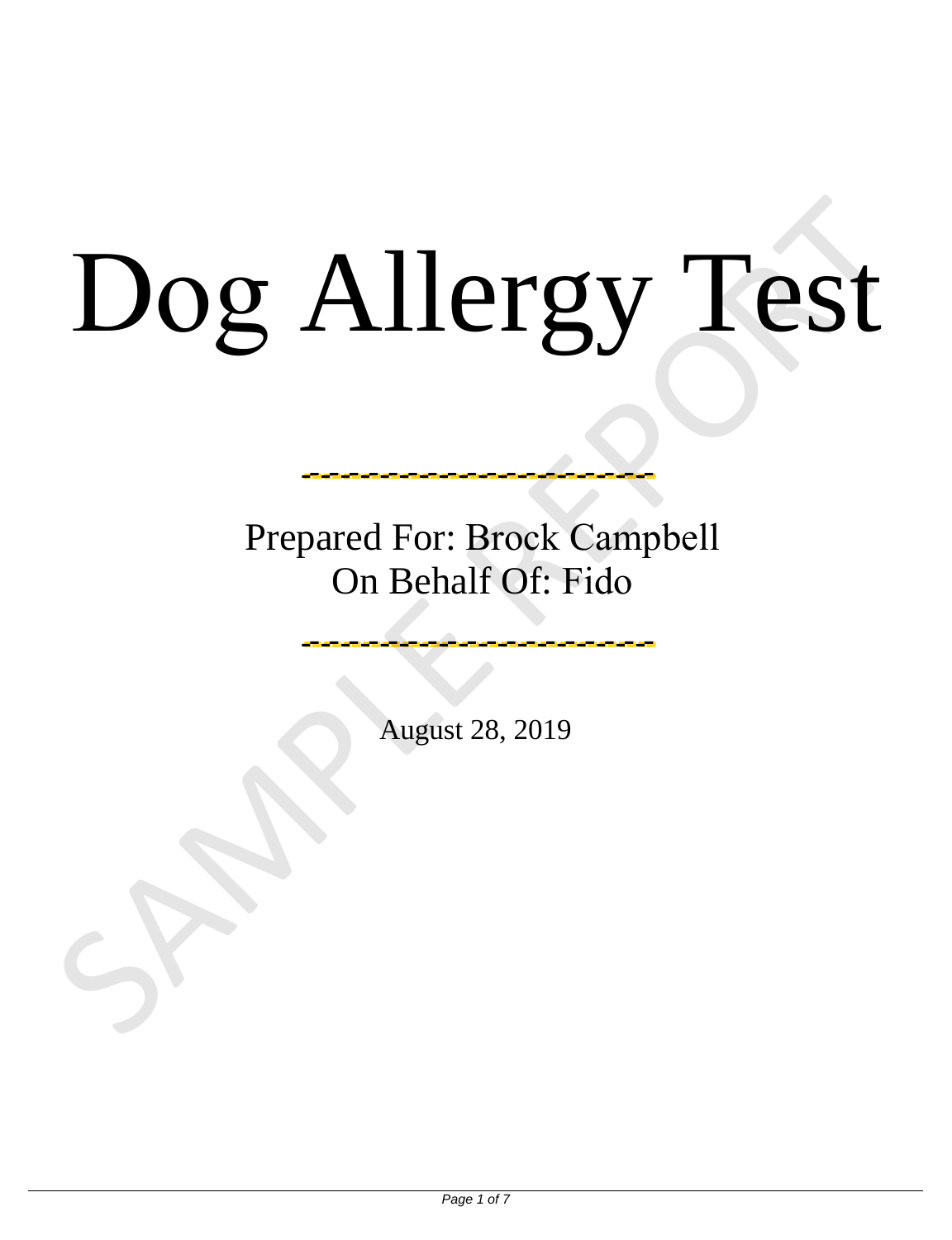This report is based on an analysis of 114 common allergens. Each is ranked in one of three ways:



Fido had a strong intolerance to these allergens.



Fido had a mild intolerance to these allergens.



Fido had no reaction to these allergens.

# Detailed Analysis



**There are 4 items showing a strong intolerance**

**1. Coconut**

Coconut can be used topically to help a dog's coat and skin or as part of their diet. However, some dogs can be sensitive to coconut and it should be introduced to their diet slowly. Overall it is rare for a dog to be intolerant of coconut.

If a dog is suffering from a coconut sensitivity, symptoms can include coughing, hives, itching, runny nose, chronic ear inflammation and pain, paw biting, nausea, and vomiting. Some dogs can suffer from abdominal pain or constipation if they suffer from a coconut oil intolerance.

For swelling and itching, veterinarians may prescribe ointments or medications like antihistamines and corticosteroids. Elimination diets are also recommended as they are one of the best treatment options. Elimination diets are when you completely remove the suspected intolerance (coconut oil) from the dog's diet for several months. When followed correctly, the dog's symptoms can diminish within four to six weeks. A reintroduction of the food can either cause the symptoms to return or may be ok if offered infrequently or in small doses. Fido had a mild intelectance to these altergens.<br>
Detailed Analysis<br>
There are 4 tems showing a strong intelectance<br>
Cocontit<br>
Second the net alternative to the state of the state of the state of the state of their dist. H

If the dog is suffering from a secondary skin infection, antibiotics may be prescribed. Probiotics and Omega-3's are often prescribed as well to help support the immune system and protect the skin.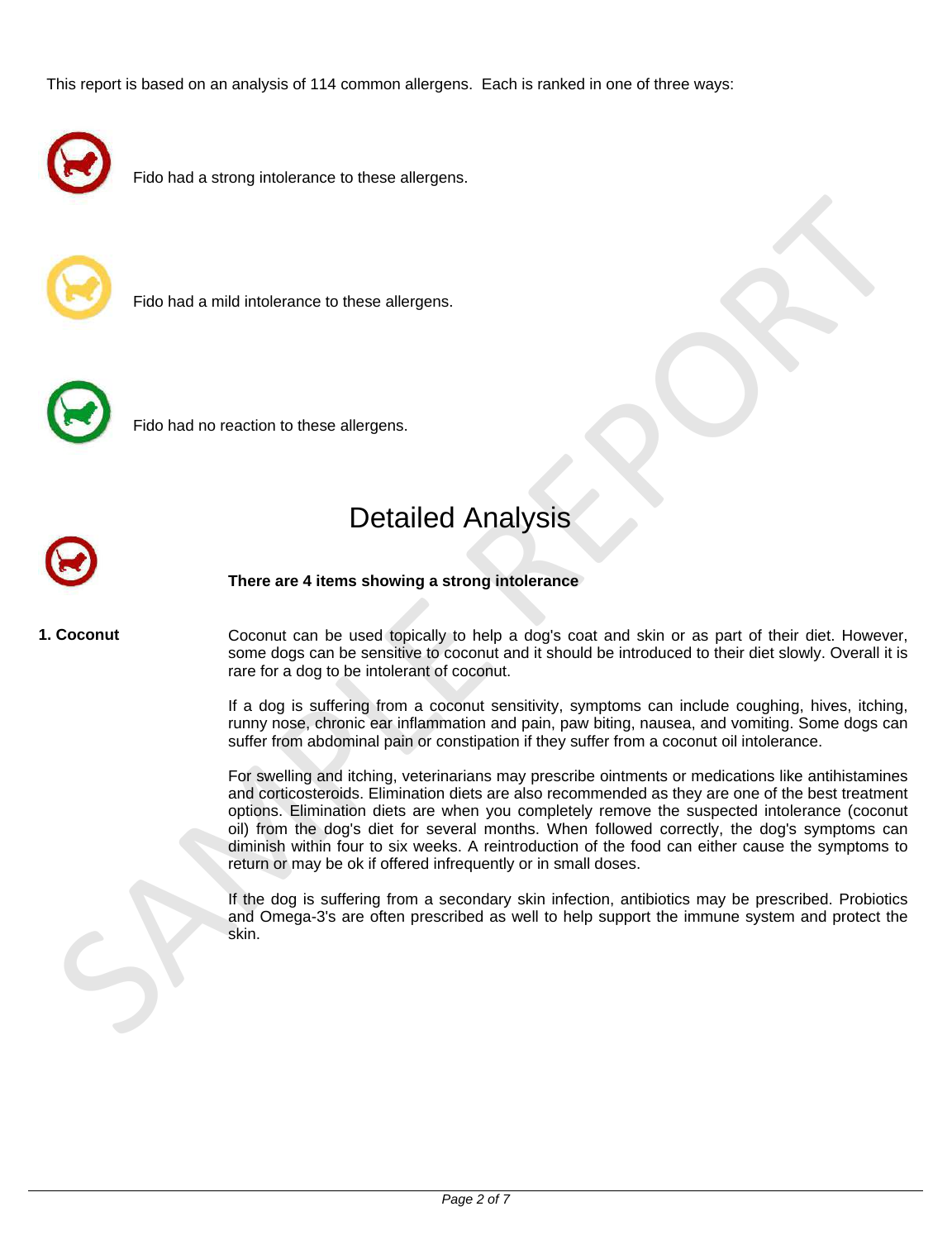**2. Kelp** Although kelp is sometimes used to help dogs with allergies thanks to its ability to help inflamed skin and repel insects, some dogs can be sensitive to it.

> Symptoms of a kelp intolerance include bumps, asthma symptoms, coughing, chewing on affected areas, ear infections, hair loss, itching, obsessive licking, redness, scratching, shortness of breath, sneezing, and nasal congestion.

Kelp allergies can be treated with corticosteroids to help reduce swelling and antihistamines to help with itching. Elimination diets are also recommended as they are one of the best treatment options. Elimination diets are when you completely remove the suspected intolerance (kelp) from the dog's diet for several months. When followed correctly, the dog's symptoms can diminish within four to six weeks. A reintroduction of the food can either cause the symptoms to return or may be ok if offered infrequently or in small doses. skin and repell massis, some congits cannot be sensitive to rif.<br>
Symptoms of a kelp intoidence include buring, asshma symptoms, coughing, thewing<br>
divided ures, surface in infortaions, half loss itching, closessive lickin

Secondary skin infections can be a side effect of a kelp intolerance and some veterinarians may also prescribe antibiotics. Other supplements - like probiotics and Omega-3 oils - may also be recommended to help support their immune system and protect their skin.



**3. Tomato**

Tomatoes are one of nature's most healthy foods but unfortunately some dogs may be reactive to them. Tomatoes are a member of the nightshade family and while the tomato is not harmful to dogs the plants they grow on can be toxic to dogs. If feeding tomatoes to your dog a good rule is to feed the reddest ones.

Symptoms of dogs who react to tomatoes plants are upset stomach, vomiting and diarrhea. Symptoms of tomato reactions may include itchy and sensitive skin, gas and upset stomach.

If your dog is suffering from eating the plant a vet visit may be required. The most effective form of treatment for a regular tomato sensitivity is avoiding it all together and eliminating it from the dog's diet. Temporary treatment methods include topical creams like antihistamines or corticosteroids.

**4. Wheat**

Wheat intolerances are fairly common among dogs. A dog may also have an overall gluten intolerance. Wheat is a common ingredient in many dog foods and can be processed in many different ways.

A wheat intolerance can cause symptoms like hot spots, hives, diarrhea, chronic skin infections, chronic ear infections, obsessive licking and chewing, vomiting and nausea. Secondary skin infections can also occur like infections or rashes. More serious symptoms may also occur like seizures or neurological issues.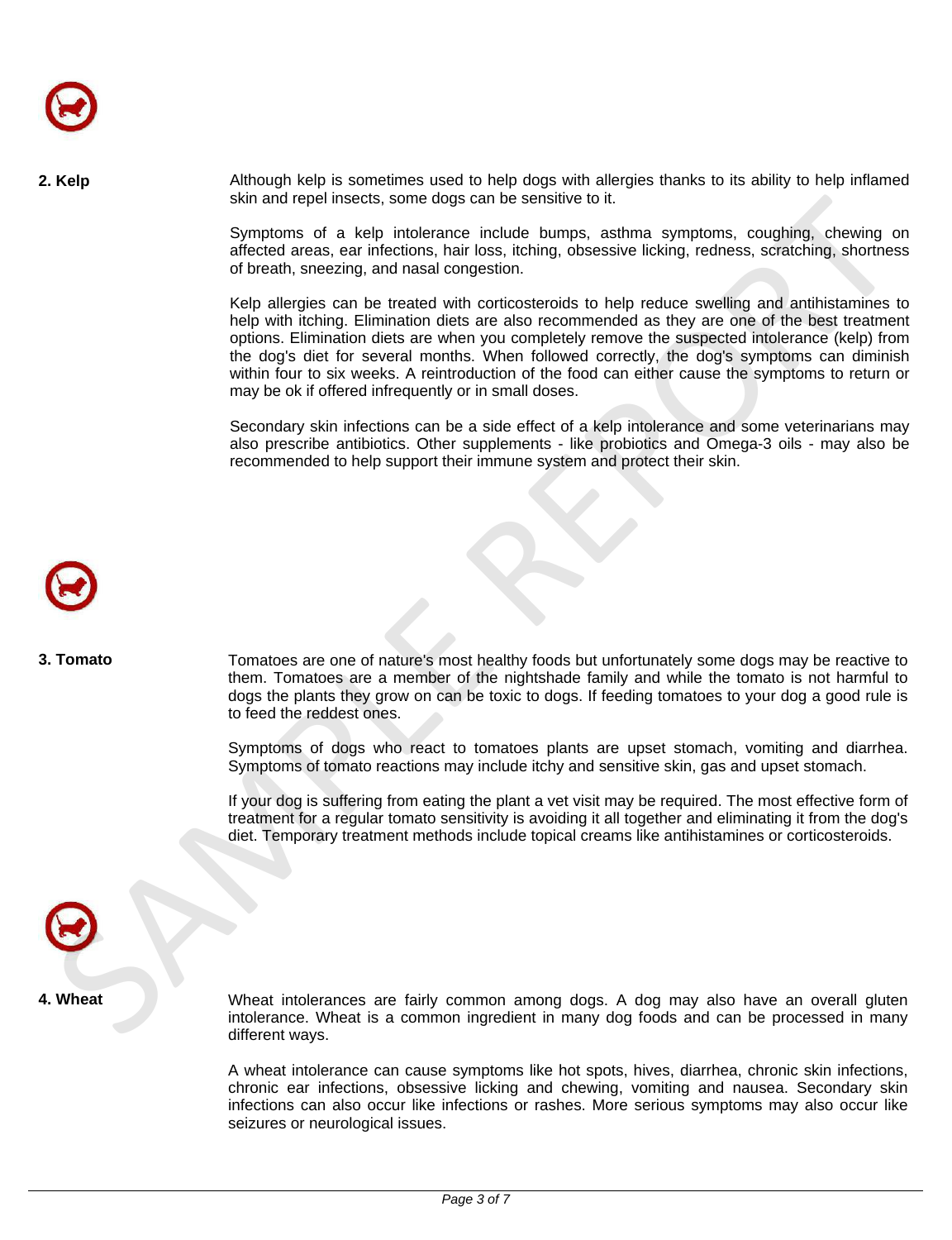Food intolerances affect the digestive system and cause symptoms like gurgling in the stomach, constipation, and abdominal pain.

Depending on the severity of the wheat intolerance, treatments such as antihistamines (like Benadryl) or corticosteroids may be prescribed to help with itching and swelling. Elimination diets are also a recommended form of treatment. Elimination diets are when you completely remove the suspected intolerance (wheat) from the dog's diet for several months. When followed correctly, the dog's symptoms can diminish within four to six weeks. A reintroduction of the food can either cause the symptoms to return or may be ok if offered infrequently or in small doses.

Omega-3's and probiotics may also be recommended to help support the dog's immune system and protect their skin with a wheat intolerance. Antibiotics may be prescribed by your veterinarian if the dog is suffering from secondary skin infections.



### **There are 5 items showing a mild intolerance**

**1. Cottonseed Oil** Cottonseed oil is a common fat used in dog food. Some dogs are not able to tolerate cottonseed oil.

> If a dog is suffering from a cottonseed oil sensitivity, symptoms include head shaking, chronic gas, chronic ear inflammation and pain, coughing, hives, itching, runny nose, paw biting, nausea, and vomiting. Some dogs can suffer from abdominal pain or constipation if they suffer from an intolerance to cottonseed oil.

For swelling and itching, veterinarians may prescribe ointments or medications like corticosteroids and antihistamines. Elimination diets are also recommended as they are one of the best treatment options. Elimination diets are when you completely remove the suspected intolerance (cottonseed oil) from the dog's diet for several months. When followed correctly, the dog's symptoms can diminish within four to six weeks. A reintroduction of the food can either cause the symptoms to return or may be ok if offered infrequently or in small doses. Contents the symptoms to reduce the symptoms for the content of the supercept the dogs in the problem and stores.<br>
The content of the symptoms of the symptoms of the symptoms of the symptoms of the symptoms and protect tha

If the dog is suffering from a secondary skin infection, antibiotics may be prescribed. Probiotics and Omega-3's are often prescribed as well to help support the immune system and protect the skin.

**2. Rabbit**

Though uncommon, dogs can develop allergies to rabbit. Rabbit may be given to dogs with numerous protein sensitivities as a novel protein and is found in a number of premium dog foods.

Symptoms of a rabbit intolerance include itching, paw biting, poor coat quality, obsessive licking, chronic gas, vomiting, hives, and chronic diarrhea. A food intolerance affects the digestive system and leads to abdominal pain, gurgling in the stomach, and changes in stool.

For treatment, antihistamines and corticosteroids are used as topical treatments for itching and swelling. Elimination diets are also recommended as they are one of the best treatment options. Elimination diets are when you completely remove the suspected intolerance (rabbit) from the dog's diet for several months. When followed correctly, the dog's symptoms can diminish within four to six weeks. A reintroduction of the food can either cause the symptoms to return or may be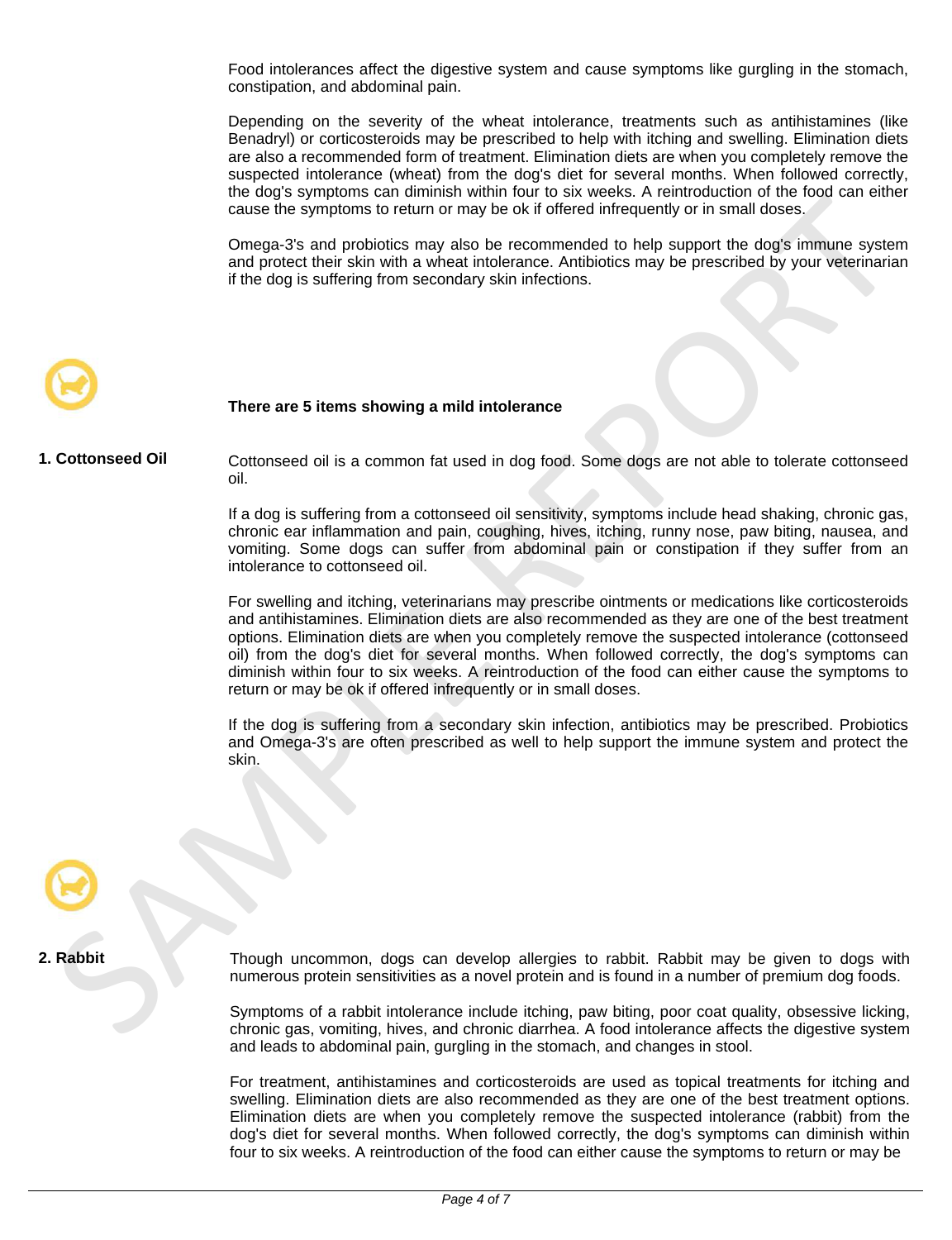ok if offered infrequently or in small doses.

Omega-3's and probiotics are recommended, too, to help support their immune system and protect their skin. If the dog suffering from a secondary skin infection, antibiotics may also be prescribed.



## **3. Sorghum**

Sorghum is sometimes used as an alternative to rice in dog foods. It is also gluten free and can be used as a substitute for wheat. Although uncommon it is entirely possible for a dog to not tolerate sorghum.

A sorghum intolerance can cause symptoms like hot spots, hives, diarrhea, chronic skin infections, chronic ear infections, obsessive licking and chewing, vomiting and nausea. Secondary skin infections can also occur like infections or rashes. More serious symptoms may also occur like seizures or neurological issues.

Food intolerances affect the digestive system and cause symptoms like gurgling in the stomach, constipation, and abdominal pain.

Depending on the severity of the sorghum intolerance, topical treatments such as antihistamines (like Benadryl) or corticosteroids may be prescribed to help with itching and swelling. Elimination diets are also a recommended form of treatment. Elimination diets are when you completely remove the suspected intolerance (sorghum) from the dog's diet for several months. When followed correctly, the dog's symptoms can diminish within four to six weeks. A reintroduction of the food can either cause the symptoms to return or may be ok if offered infrequently or in small doses. Sorghum is sometimes used as an alternative to rise in dog foods. It is also gluten free and<br>to the task as a substitute for wheat. Attraugin uncommon it is entirely passible for a dog to<br>method sorghum.<br>The property const

Omega-3's and probiotics may also be recommended to help support the dog's immune system and protect their skin with a sorghum intolerance. Antibiotics may be prescribed by your veterinarian if the dog is suffering from secondary skin infections.



### **4. Sweet Potato**

Sweet potatoes are a great source of fiber, vitamin B6, vitamin C, and beta carotene. They can be found in numerous dog foods and dog treats. However, some dogs can be sensitive to sweet potatoes.

Symptoms of a sweet potato intolerance include head shaking, hives, paw biting, obsessive licking, coughing, and diarrhea, vomiting and wheezing. Some dogs can also suffer from skin infections or skin rashes.

For treatment, antihistamines can help with itching and corticosteroids are recommended to help reduce swelling. Elimination diets are also recommended as they are one of the best treatment options. Elimination diets are when you completely remove the suspected intolerance (sweet potato) from the dog's diet for several months. When followed correctly, the dog's symptoms can diminish within four to six weeks. A reintroduction of the food can either cause the symptoms to return or may be ok if offered infrequently or in small doses.

Secondary skin infections can be a side effect of a sweet potato intolerance and some veterinarians may prescribe antibiotics. Other supplements - like probiotics and Omega-3 oils -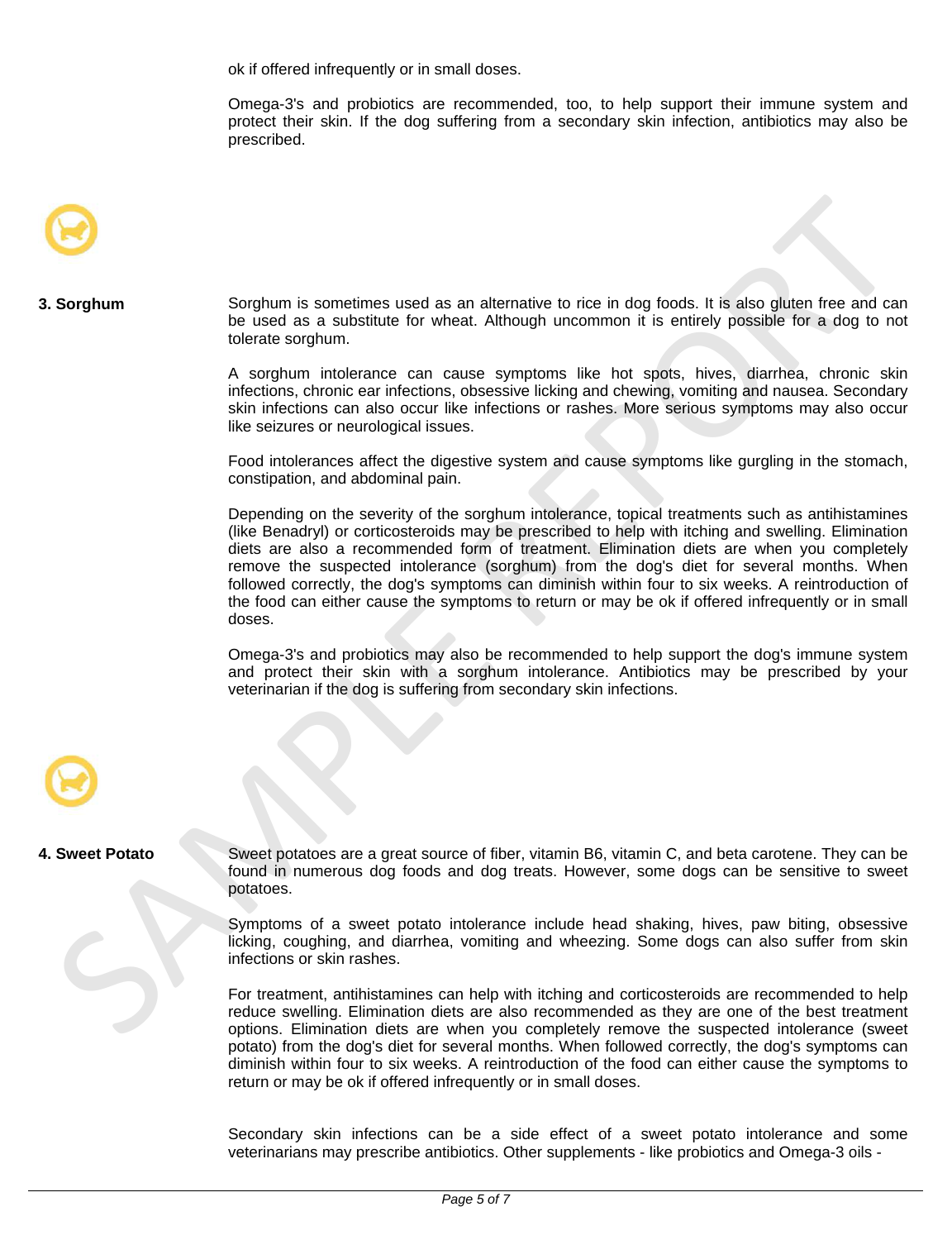

**5. Yam**

While yams offer excellent nutritional value to dogs many dogs can be sensitive to them.

Symptoms of a yam intolerance include head shaking, hives, paw biting, obsessive licking bald patches, chronic gas, chronic ear infections, coughing, diarrhea, vomiting and wheezing. Some dogs can also suffer from skin infections or skin rashes.

For treatment, corticosteroids are recommended to help reduce swelling and antihistamines can help with itching. Elimination diets are also recommended as they are one of the best treatment options. Elimination diets are when you completely remove the suspected intolerance (yams) from the dog's diet for several months. When followed correctly, the dog's symptoms can diminish within four to six weeks. A reintroduction of the food can either cause the symptoms to return or may be ok if offered infrequently or in small doses. Yam<br>
Symptoms of a yam intelection include head shaking, hives, pay bling, obsessive licking<br>
Symptoms of a yam intelections include head shaking, hives, pay bling, obsessive licking bath<br>
Data can be compared, controlling

Secondary skin infections can be a side effect of a yam intolerance so some veterinarians may also prescribe antibiotics. Other supplements - like probiotics and Omega-3 oils - may also be recommended to help support their immune system and protect their skin.



Almond Oil **Antique Antique Antique Antique Antique Antique Antique Antique Apple** Banana **Banana** Banana Banar Banana Banar Banar Banar Banar Bean Curd Beef Beetroot Beetroot Beetroot Beetroot Beetroot Beetroot Beetroot Beetroot Beetroot Beetroot Beetroot Beetroot Blackberry **Blueberry Blueberry Blueberry** Bok Choy Brewer's Rice **Brown Rice Brown Rice** Brown Rice **Brown Rice** Brown Rice **Brown Rice** Brussels Sprout **Buckwheat** Buffalo/Bison<br>
Canola Oil Canola Oil Canola Oil Carrot Cabbage Canola Oil Carrot Cauliflower Cheese Celery Cheese Cheese Cheese Cheese Cheese Cheese Cheese Cheese Cheese Chick Pea Chicken Chicken Chicken Chicken Chicken Chicken Egg<br>Cockroach Cod Cod Cod Cod Cod Cod Liver Oil Collard Greens Cranberry Dairy Cucumber Cucumber Dairy **Feathers For Fish Stock Fish Meal Fish Stock Fish Stock Fish Stock Fish Stock Fish Stock Fish Stock Fish Stock** Flaxseed Oil Fleas Gelatin Ginger Glucosamine Grains (Bread) Green Peas New York Halibut Halibut House Fly

**There are 105 items your dog did not react to**

Cod Cod Liver Oil و Cod Liver Oil<br>Corn و Corn Syrup

Duck Duck Egg Duck Dust Mites or House Dust Mites or House Dust Preathers<br>
Fish Meal Prince Contains a Containers of the Contains of the Contains of the Contains of the Contains of the Contains of the Contains of the Conta Grass Green Beans Green Beans Green Communications of the Green Lipped Mussel<br>Green Peas Green Communications of the House Creen Allied House Fly